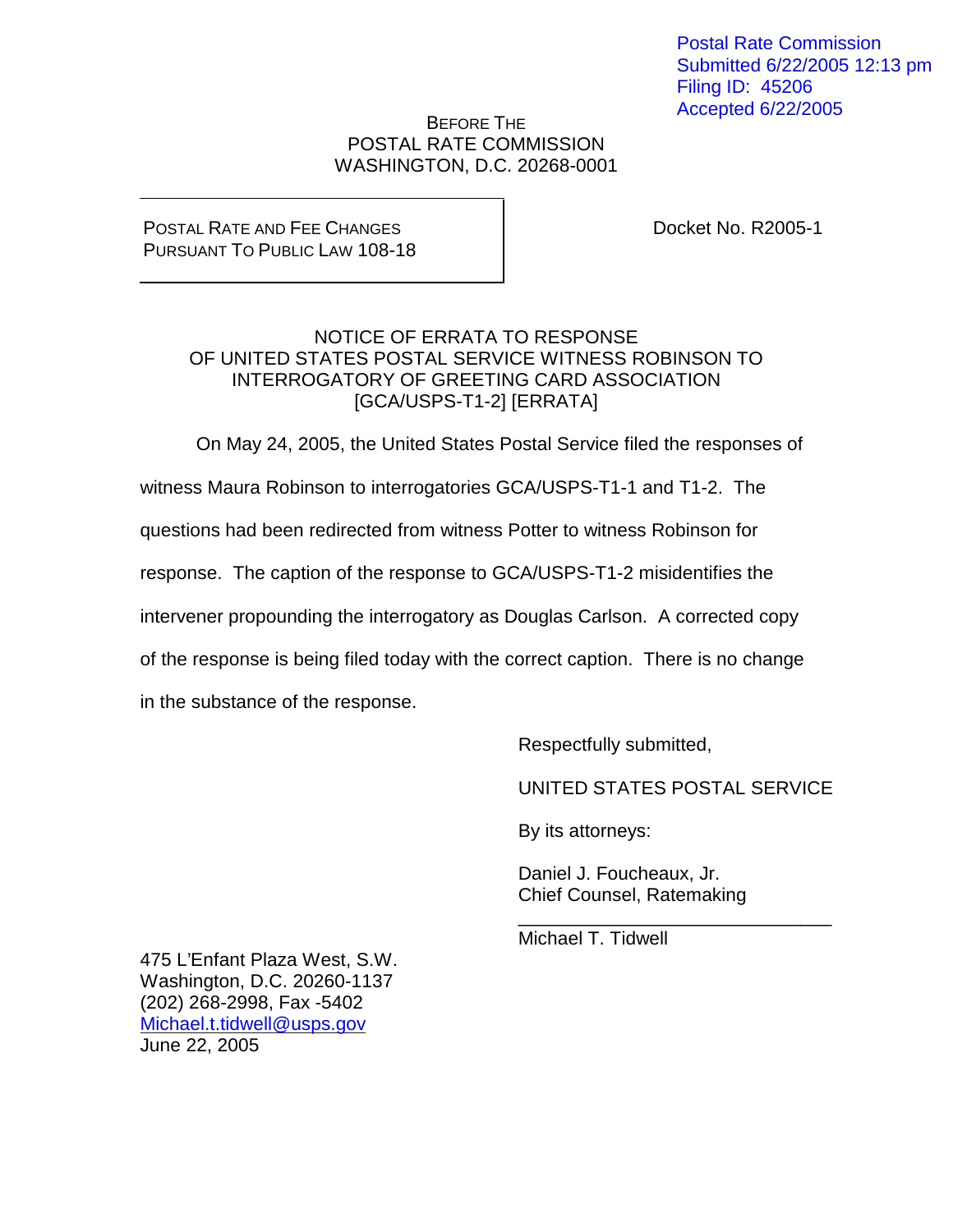# **RESPONSE OF UNITED STATES POSTAL SERVICE WITNESS ROBINSON TO INTERROGATORY OF GREETING CARD ASSOCIATION REDIRECTED FROM WITNESS POTTER**

#### **Revised: June 22, 2005**

**GCA/USPS-T1-2**. In your testimony at page 2, starting at line 18, you state "We currently face serious economic and operational challenges. The need to raise rates prematurely for any reason will not help us meet them, and will burden our customers and the economy." In the same manner, you stated publicly and in greater detail at recent Senate Committee hearings on postal reform: "Declining First-Class Mail volume, coupled with a market shift from higher-margin to lower margin products, will result in insufficient revenue to support our infrastructure and the costs of an ever-expanding delivery network." In a letter to Sen. Susan Collins dated February 24, 2005, USPS Board of Governors, Chairman James C. Miller III stated: "On the other hand, the Service faces significant challenges. Its decades-old business model, in which a continually-growing First-Class Mail volume with its large per-piece contribution defrays the major portion of infrastructure costs, is no longer valid."

- a. Are your statements consistent with that of Chairman Miller? If your answer is not an unqualified "yes," please explain.
- b. Please state specifically what "lower-margin products" you are referring to by subclass.
- c. Combined with your statement about increasing elasticities in FCM, isn't the inevitable conclusion of the points made above that today's lower margin volume drivers for the Postal Service will have to have larger perpiece contributions than at present, while FCM will have to have lower per-piece contributions than at present? Please explain fully your answer.
- d. Do you agree that the proposed across the board rate increase in this case, whatever its merits on other grounds, does not address the relative rate issues implied by the above statements?
- e. When does the Postal Service plan on starting to address the relative perpiece contribution issues raised in the above statements insofar as rate setting is concerned?
- f. Would you agree that if per piece contributions are lowered for FCM, and raised for Standard, some Standard mail that is price inelastic may migrate to FCM, thus helping to ameliorate the current decline in FCM volume?
- g. Is rapid growth from targeted advertising FCM at relatively higher per piece contributions to overhead, albeit lower than current, combined with higher-than-current per- piece contributions from advertising mail that remains in the Standard Class the most likely new business model that the USPS will need to adopt to remain financially viable? Please explain fully your answer.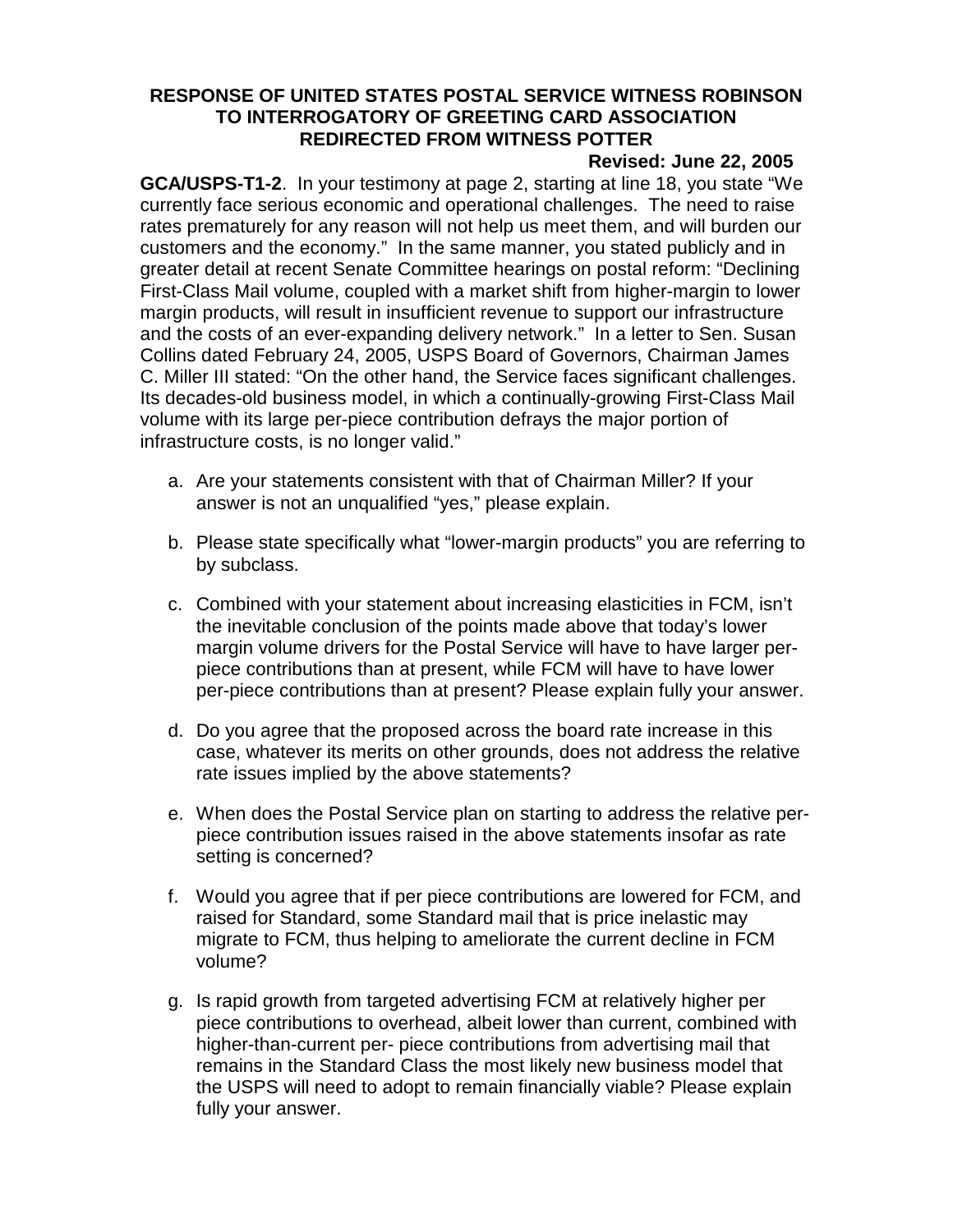# **RESPONSE OF UNITED STATES POSTAL SERVICE WITNESS ROBINSON TO INTERROGATORY OF GREETING CARD ASSOCIATION REDIRECTED FROM WITNESS POTTER**

#### **Revised: June 22, 2005**

## **GCA/USPS-T1-2 (continued):**

h. Was any costs benefit test applied to the question whether the costs of avoiding the issues raised in a. through g., above, were worth the benefits of an across-the-board revenue raising initiative that does not address those issues? If your answer is not an unqualified "no," please describe that test fully and state the conclusions it yielded.

#### **RESPONSE**:

- a. Yes. I believe the statements of witness Potter and Chairman Miller are consistent.
- b. The context of the quote suggests that witness Potter was discussing products with lower cost coverages ("lower margins") than the First-Class Mail Letters and Sealed Parcels subclass. The estimated test-year-afterrates cost coverage for the First-Class Mail Letters and Sealed Parcels subclass is 229.8 percent. All other subclasses with the exception of Standard Mail Enhanced Carrier Route have lower cost coverages. Exhibit USPS-27B. While I do not believe that any subclass would be exempted from a future rate increase, the volume growth of Standard Mail Regular in contrast to the decline in First-Class Mail Letters would suggest that this subclass might be one possible source of additional contribution.
- c. No. The quoted statement suggests that the decline in First-Class Mail Letters volume and the possible resulting decline in total contribution from this subclass will need to be offset. However, I cannot reach the conclusion that First-Class Mail Letters subclass per-piece contribution will necessarily decline, it may remain constant or even increase somewhat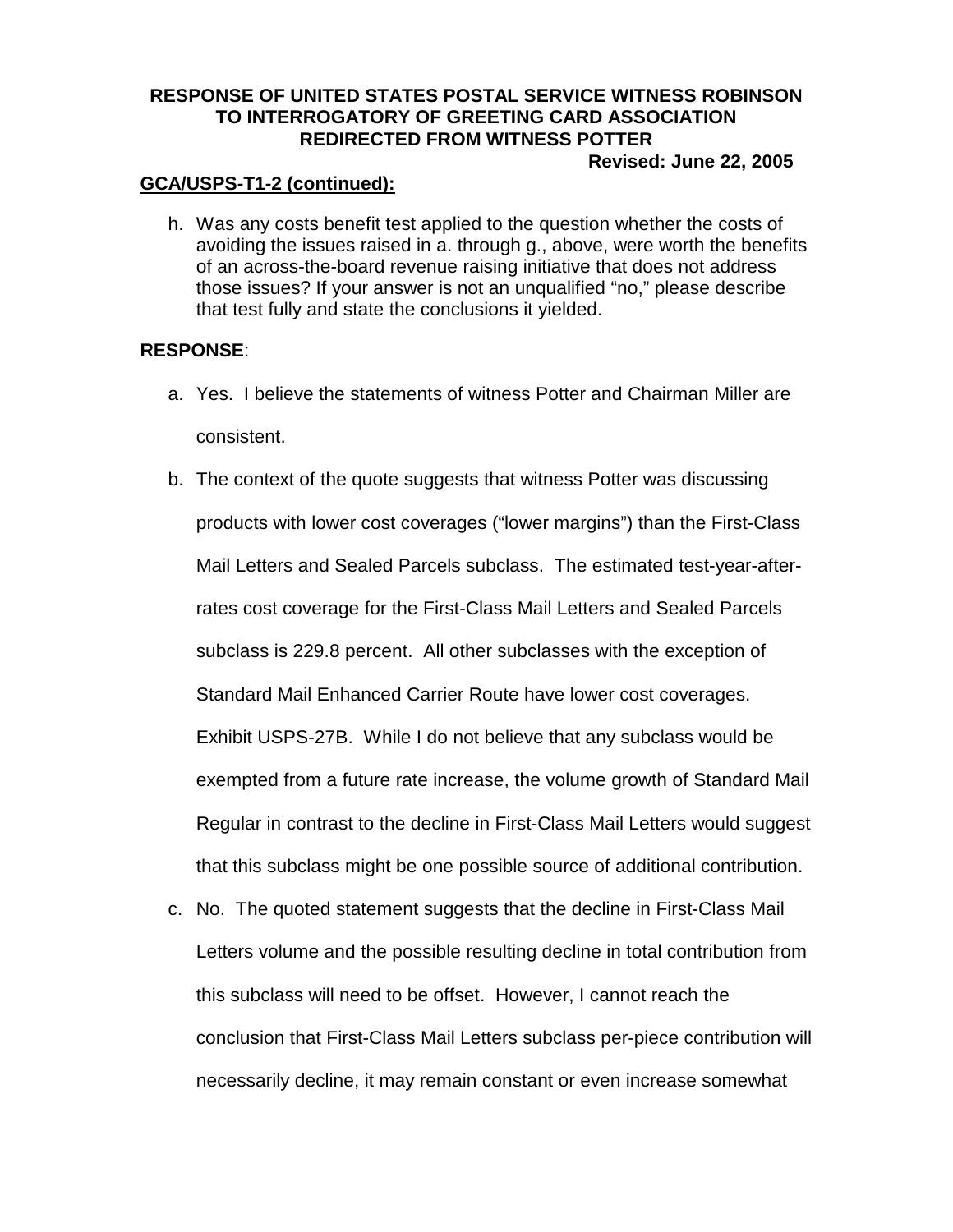## **RESPONSE OF UNITED STATES POSTAL SERVICE WITNESS ROBINSON TO INTERROGATORY OF GREETING CARD ASSOCIATION REDIRECTED FROM WITNESS POTTER Revised: June 22, 2005**

#### **RESPONSE to GCA/USPS-T1-2 (continued):**

depending on the Postal Service's evaluation of the circumstances surrounding a future rate request. In addition, while larger per-piece contributions may be necessary from other subclasses, the need for any such increases may be, in part, offset by volume growth.

- d. Yes.
- e. The Postal Service considers the full context in which pricing decisions are made and develops a pricing proposal that meets its revenue requirement and that is consistent with the pricing criteria and other statutory requirements of the Postal Reorganization Act. While the structure of future rate proposals is unknown, I expect that the Postal Service will consider all relevant factors, including those discussed in the testimony of witness Potter and Chairman Miller in formulating its next rate request.
- f. No. Migration between Standard Mail and First-Class Mail would depend on the relative prices of those products not the absolute per-piece contribution. For example, it is possible that per-piece contribution for First-Class Mail could decrease, per-piece contribution for Standard Mail could increase and the actual prices for each of these products would be the same.